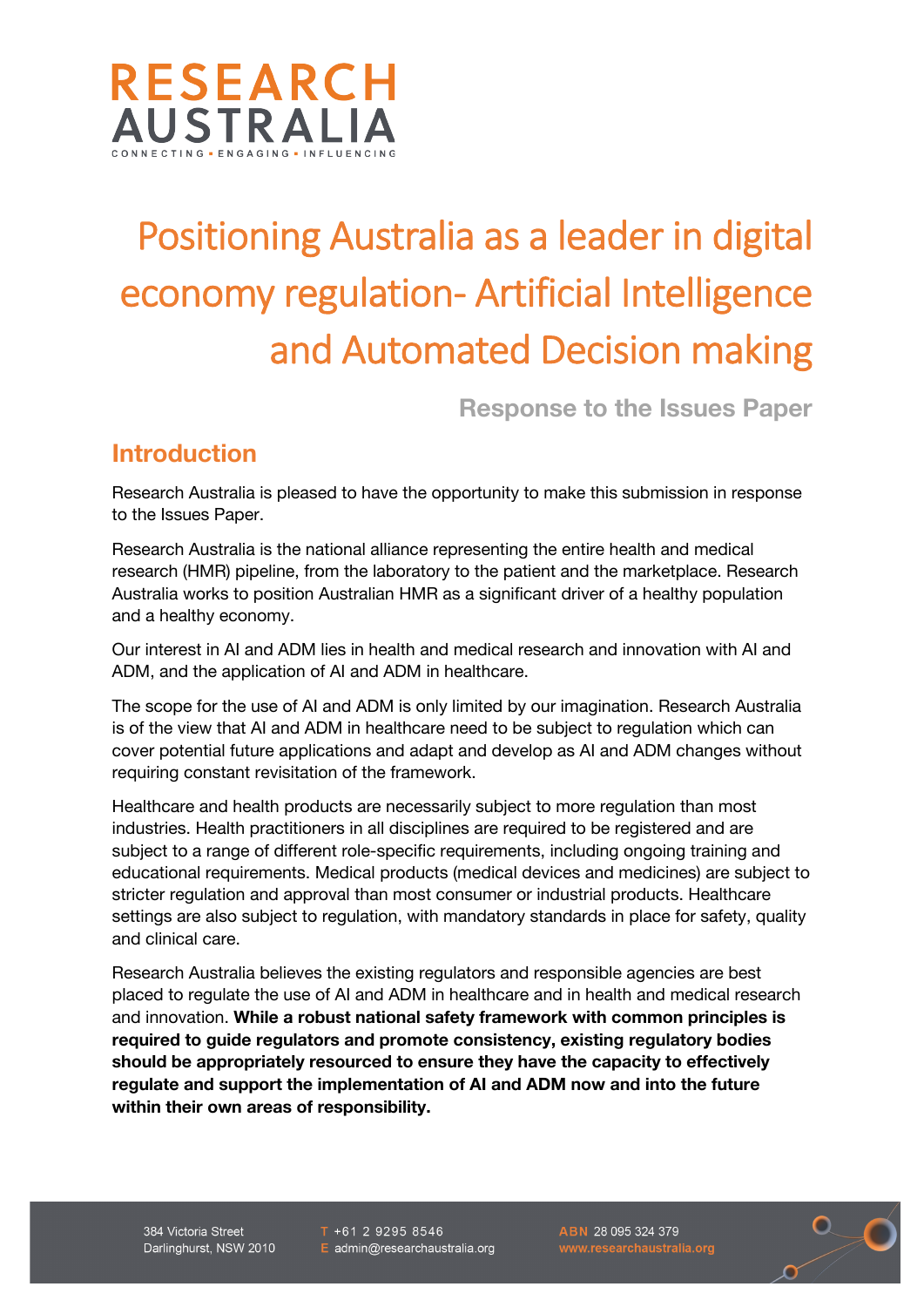## **The current reality and the opportunity**

There is enormous scope for AI and ADM in healthcare across the full spectrum of care delivery; from products used by consumers to maintain or improve their health through to tools used by health professionals to intervene and save lives. In many cases, AI and ADM is integrated into medical devices, services and systems, as a component or feature of the product/service. This relatively new trend will continue to expand in the future.

### **The Opportunity**

AI and ADM are increasingly embedded in medical devices and/or used in their development. AI and/or ADM applications currently in use or development in devices include:

- heart monitors embedded in smart watches,
- fall monitors for elderly people living alone,
- ECG devices used in conjunction with smart phones,
- Closed loop glucose monitoring pumps which automatically dispense insulin,
- AI enhanced imaging for diagnosis,
- Decision support tools for clinicians to support prescribing,

AI and ADM also have a role in other areas, for example in online mental health support, addressing mental illness and evaluating suicide risk.<sup>12</sup>

#### **Emerging Issues**

While there are opportunities there are also emerging issues with AI in healthcare settings.

AI systems built using machine learning do not necessarily generalise well beyond the data upon which they are trained, meaning they need to be adapted for different populations. For example, a tool developed by a major US software vendor for predicting the onset of sepsis was shown to perform much worse (accuracy  $= 63\%$ ) than reported by the vendor  $(76-83%)$  when tested in a new population group<sup>3</sup>. Therefore, AI might need to be tuned to local populations and then performance monitored as population changes over time. In another study undertaken across 24 US hospitals, the proportion of patients generating

<sup>1</sup> https://www.barwonhealth.org.au/news/item/chime-new-barwon-health-deakin-university-centre-ofexcellence-to-improve-mental-health

<sup>2</sup> https://www.ncbi.nlm.nih.gov/pmc/articles/PMC7460360/

<sup>&</sup>lt;sup>3</sup> Wong A, Otles E, Donnelly JP, Krumm A, McCullough J, DeTroyer-Cooley O, Pestrue J, Phillips M, Konye J, Penoza C, Ghous M, Singh K. External Validation of a Widely Implemented Proprietary Sepsis Prediction Model in Hospitalized Patients. JAMA Intern Med. 2021 Aug 1;181(8):1065-1070. doi:

<sup>10.1001/</sup>jamainternmed.2021.2626.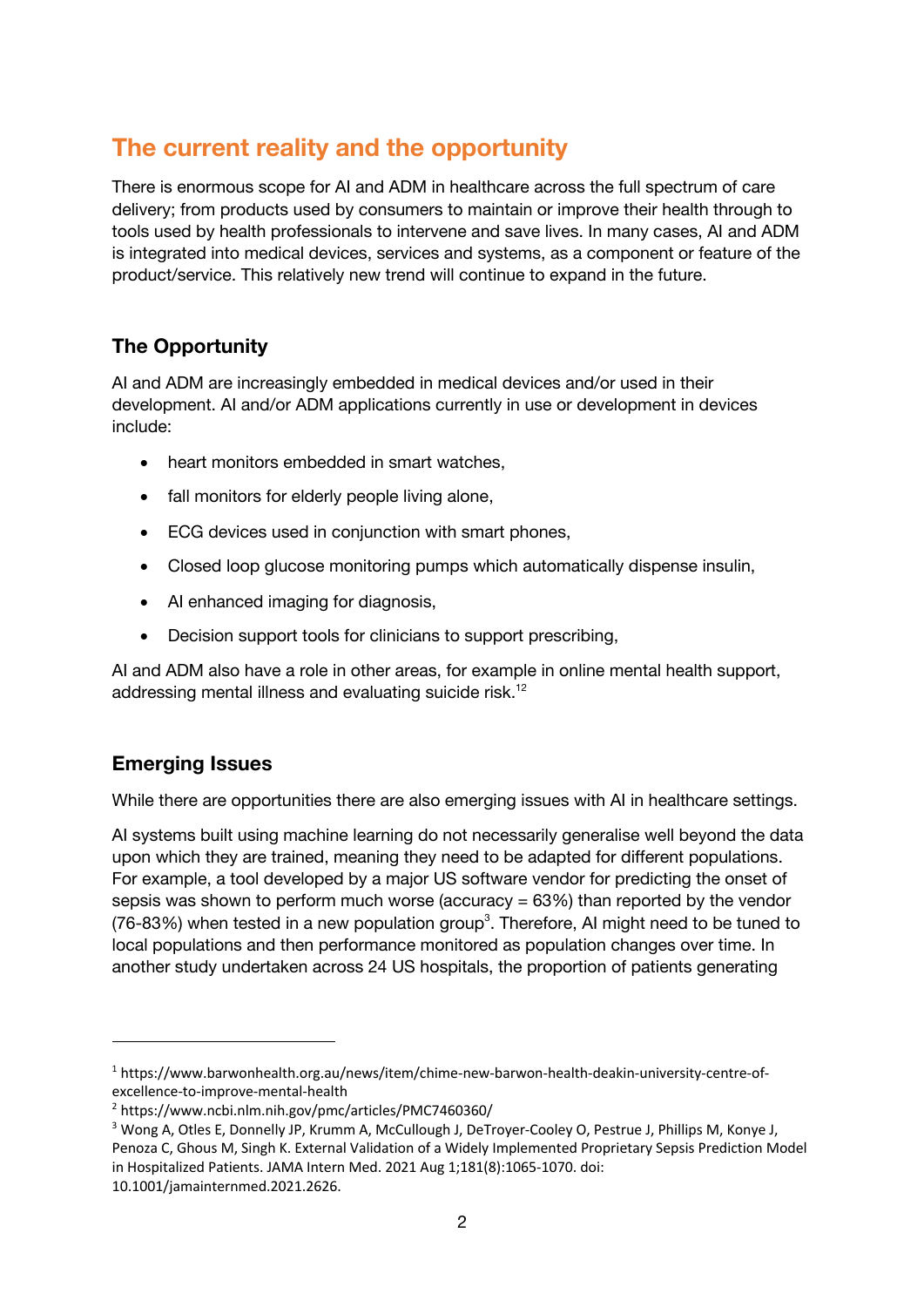sepsis alerts per day more than doubled, even though the hospital census of sepsis cases declined by more than a third in the 3 weeks before and after the first COVID-19 case.<sup>4</sup>

While software embedded in medical devices is subject to regulation, standalone clinical software has not been subject to the same level of rigour. There are currently no standards for accrediting clinicians in the safe use of clinical software systems.

Automation also makes humans complacent. A major challenge here is automation bias, which is when humans over-rely on, or delegate full responsibility to, automation rather than continuing to be vigilant. Automation bias is common when using clinical decision aids.<sup>5</sup>

These are all issues that need to be considered and addressed in any approach to the regulation of AI and ADM.

#### **Research**

The use of AI and ADM in the Australian healthcare system is itself the subject of research. For example, the NHMRC has funded research which will *'examine how AI is changing healthcare, and the values of data scientists, health professionals and the public. Drawing on ethics, social sciences and the law, we will develop a new approach to guide future use of machine learning for diagnosis and screening.'*<sup>6</sup>

The NHMRC Centre of Research Excellence in Digital Health is actively investigating the role of AI in improving healthcare. '*Working with healthcare data, artificial intelligence (AI) tools and techniques and together with our partners, collaborators and front-line healthcare providers, the CRE in Digital Health addresses key issues to drive the development of a fully integrated and digitally enabled Australian healthcare system. With the support of the Australian Digital Health Agency and the Australasian Institute of Digital Health, we are tackling the challenges that impede the creation of safe, efficient and effective digital health services for clinicians and consumers.'*<sup>7</sup>

At the national level, the Australian Alliance for Artificial Intelligence in Healthcare (AAAiH) brings together almost 100 national and international member organisations and 270 individuals in academia, government, consumer, clinical and industry organisations to translate frontier artificial intelligence (AI) technologies into real-world health services. In 2021, the Alliance undertook an extensive community consultation and a national survey to develop the AI in Healthcare Roadmap for Australia.<sup>8</sup> The highest community priority identified was for healthcare AI to be safe for patients and developed and used ethically.

<sup>4</sup> Wong A, Cao J, Lyons PG, Dutta S, Major VJ, Ötles E, Singh K. Quantification of Sepsis Model Alerts in 24 US Hospitals Before and During the COVID-19 Pandemic. JAMA Netw Open. 2021 Nov 1;4(11):e2135286. doi: 10.1001/jamanetworkopen.2021.35286.

 $^5$  Lyell D, Magrabi F, Raban MZ, Pont LG, Baysari MT, Day RO, Coiera E. Automation bias in electronic<br>prescribing. BMC Med Inform Decis Mak. 2017 Mar 16;17(1):28. doi: 10.1186/s12911-017-0425-5.  $6$  https://www.uow.edu.au/the-arts-social-sciences-humanities/research/acheev/data-technology-healthfutures/#tab-172103

<sup>7</sup> https://digitalhealth.edu.au/

<sup>8</sup> https://aihealthalliance.org/2021/12/01/a-roadmap-for-ai-in-healthcare-for-australia/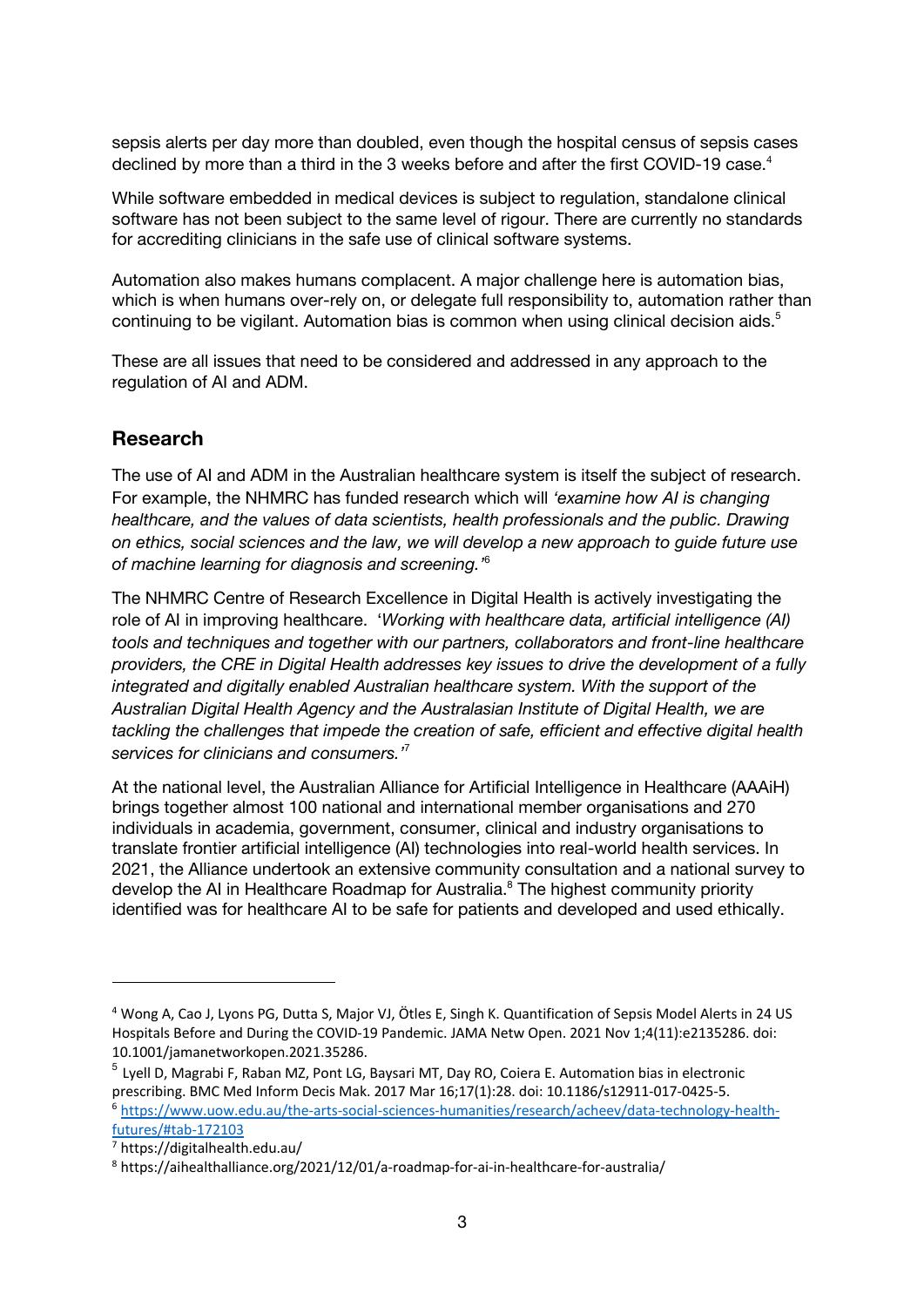## **Existing regulators and responsible agencies**

Research Australia contends that the existing regulators in the healthcare sector are best placed to monitor and regulate the use of AI and ADM in the delivery of healthcare and should be appropriately resourced and authorised to do so.

As just one example, the use of AI and ADM in health care and research raise new considerations with patient privacy and consent, interactions with different cultural and first nations groups, data security and use, and use across national borders. These need to be considered and addressed within the broader framework of consent that operates in health care and in research, and the existing bodies responsible for consent issues are best placed to do this.

#### **Therapeutic Goods Administration**

The Therapeutic Goods Administration (TGA) is responsible for regulating therapeutic goods, which include medicines, diagnostics, and medical devices. The TGA adopts a riskbased approach to the regulation of therapeutic goods. In the case of medicines, there are three categories with varying levels of regulatory oversight, broadly determined by the risk each category poses to the public:

- Prescription medicines
- Over the Counter medicines
- Complementary medicines.

A similar risk-based approach is taken to the regulation of medical devices, with some consumer health apps unregulated, while other products are subject to TGA approval.

The TGA has been working on approaches to regulating software as a medical device, including providing guidance for Clinical Decision Support Software in October 2021. Thus, use of at least some AI and ADM for diagnosis, monitoring, prediction, prognosis, treatment etc, is already a matter for TGA approval. The Software as a Medical Device approach is being actively studied as the primary approach to healthcare AI regulation in US, UK and Europe.<sup>10</sup>

For example, AliveCor Kardia Mobile 6L ECG is a TGA approved AI enabled product used by both clinicians and consumers to detect atrial fibrillation. It works in conjunction with a smart phone.<sup>11</sup>

While the vast majority of contemporary clinical software and decision support tools are not considered as medical devices or excluded in law, emerging clinical decision support incorporating machine learning algorithms are clearly identified as medical devices subject to regulation. The TGA implemented reforms to the regulation of software-based medical

<sup>9</sup> https://www.tga.gov.au/sites/default/files/clinical-decision-support-software.pdf

<sup>10</sup> https://doi.org/10.1016/S2589-7500(20)30292-2

<sup>11</sup> https://www.alivetec.com/pages/kardiamobile-6l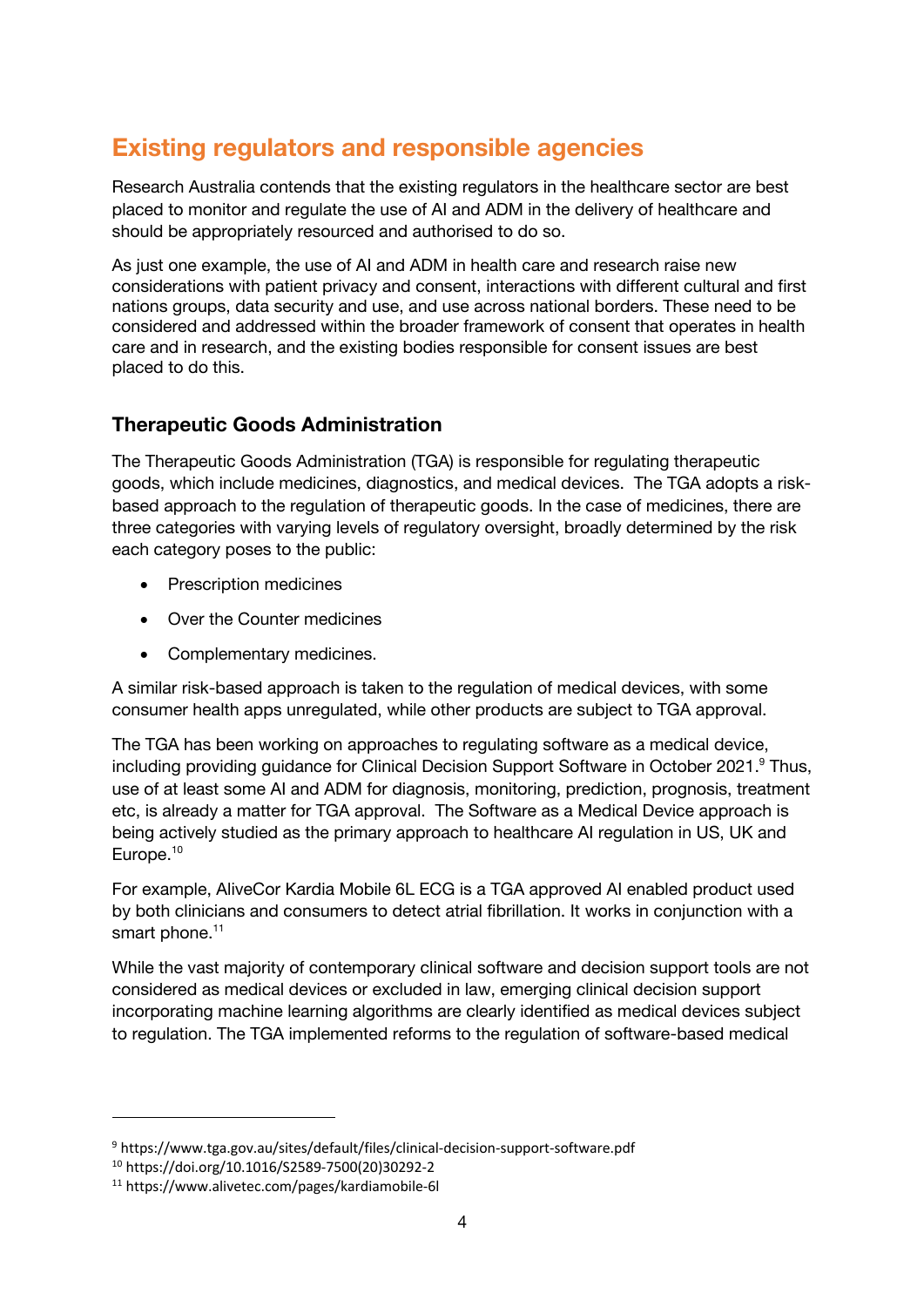devices in 2021<sup>12</sup> Any regulatory framework for AI and ADM must be able to evolve and adapt to new developments in technology and its application.

#### **The Australian Commission on Safety and Quality in Health Care**

The Australian Commission on Safety and Quality in Health Care (ACSQHC) is responsible for the safety and quality of health care and sets mandatory standards for health care delivery. This includes standards in areas where AI and/or ADM are used in the delivery of health care employed.

For example, the National Safety and Quality Digital Mental Health Standards were published in November 2020 and are applicable to Digital Mental Health Services.<sup>13</sup> Although AI is not explicitly addressed, these standards are foundational because they take a unique approach internationally; technology is not considered in isolation but in context of the health services supported. This facilitates a risk-based approach to governance, thus integrating clinical governance with technical governance.

The National Safety and Quality Digital Mental Health Standards would be the appropriate standards in which to incorporate any specific regulatory requirement relating to the use of AI and ADM in digital mental health services.

## **Guidelines for environmental health, health and research ethics, clinical practice and public health**

The National Health and Medical Research Council (NHMRC) has the authority to issue guidelines for environmental health, health and research ethics, clinical practice and public health. It also has the authority to approve guidelines developed in these areas by third parties.

The NHMRC provides several resources to support the development of guidelines and is well placed to address the use of AI and ADM in the development of guidelines, as well as guidelines which incorporate AI and ADM in practice.

#### **Individual skills and competencies- AHPRA and accrediting bodies**

The Australian Health Practitioners Registration Authority (AHPRA) works with Accreditation Authorities and National Boards which set competencies required for accreditation as a health practitioner in different occupations (doctors, nurses and midwives, allied health).<sup>14</sup> It

<sup>&</sup>lt;sup>12</sup> Clinical decision support software: scope and examples. Therapeutic Goods Administration, Department of Health, Australian Government. Version 1.1, October 2021. At https://www.tga.gov.au/resource/clinicaldecision-support-software

<sup>13</sup> https://www.safetyandquality.gov.au/standards/national-safety-and-quality-digital-mental-healthstandards#links-to-the-nsqdmh-standards

<sup>14</sup> https://www.ahpra.gov.au/Accreditation.aspx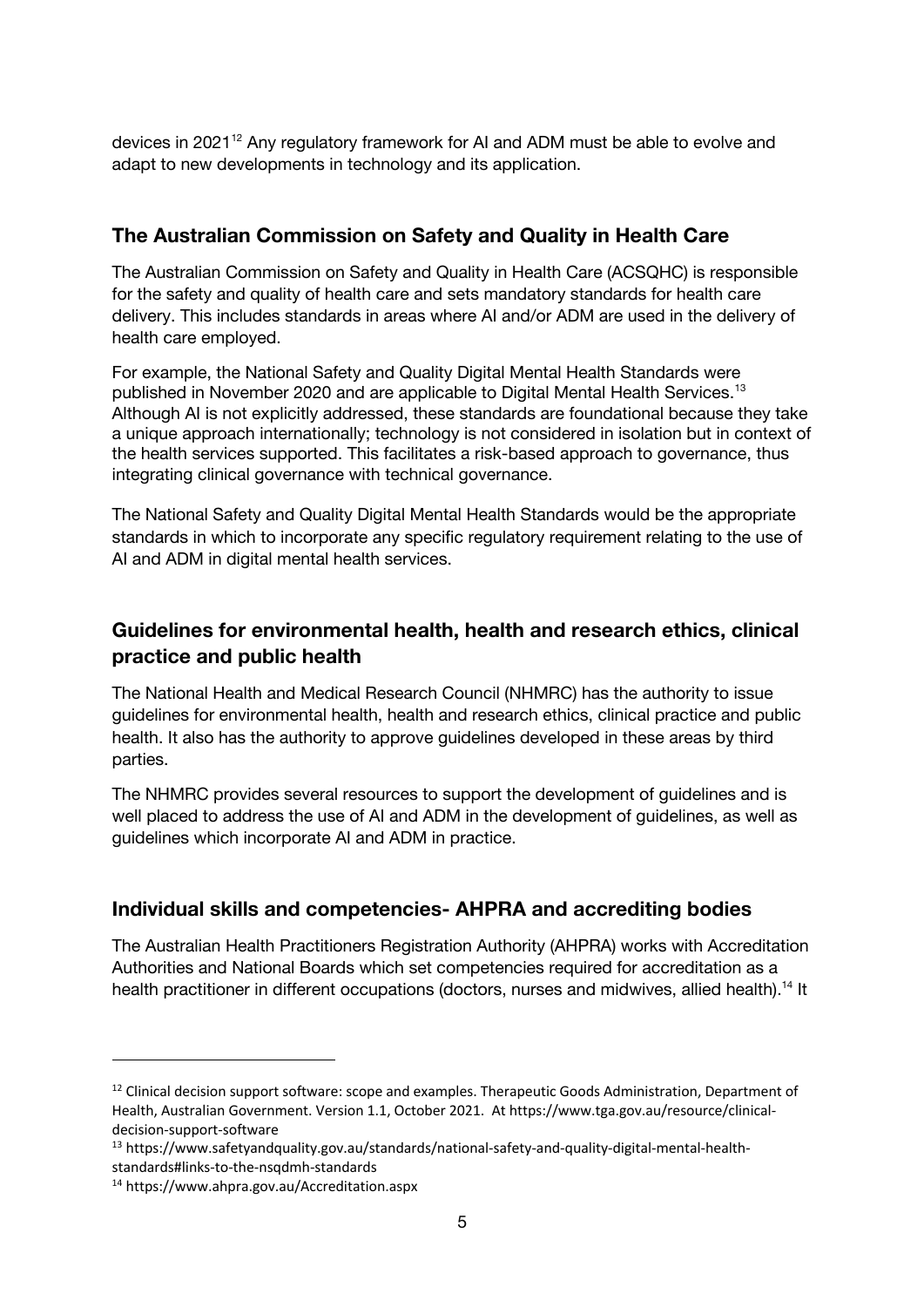also deals with concerns raised from the public about the conduct of individual health practitioners.

As AI and ADM become increasingly integrated in health practice, it is reasonable to expect that training and accreditation in the use of AI and ADM will become more important in specific roles within our health system. AHPRA, together with the Accreditation Authorities and National Bodies, is the appropriate body to implement accreditation in these areas. Such accreditation will ensure our health workforce is able to effectively, safely and ethically use AI and ADM enabled health technologies in the future; ensure AI and ADM enabled technologies are properly integrated into the clinical workflow; and protect the public from the unauthorised or inappropriate use of such technologies by individual practitioners.

#### **Professional Organisations**

The professional organisations in health care also play a critical role in regulating the practices of their members and training.

In Australia, the Royal Australian and New Zealand College of Radiologists (RANZCR) has been at the forefront, developing ethical principles for AI in Medicine and standards for practice.<sup>15 16</sup>. They're currently revising their training requirements and have released a position statement on the regulation of AI in medicine.<sup>17</sup>

In March 2021, the Royal Australian College of General Practitioners issued a position statement on AI in General Practice.<sup>18</sup>

The colleges and the Council of Presidents of Medical Colleges must be included in the development of any regulatory framework, as should other professional bodies within healthcare.

#### **Health and medical research and innovation with AI and ADM**

As noted earlier, AI and ADM are an increasing area of focus in health and medical research and innovation. Publicly funded research in this area is subject to the Australian Code for the responsible Conduct of Research and the National Statement on Ethical Conduct in Human Research. Central to the latter is the role of the Human Research Ethics Committee (HREC) in approving research conducted with or about people, or their data or tissue. HRECs have broad responsibilities and scope and are well placed to address issues relating to the use of AI and ADM in research as well as research that is developing AI and ADM applications. Like many others in our community, HREC members may need some training in AI capacities and applications and their implications of data collection and use.

<sup>15</sup> https://www.ranzcr.com/college/document-library/ethical-principles-for-ai-in-medicine

<sup>16</sup> https://www.ranzcr.com/search/standards-of-practice-for-artificial-intelligence

<sup>17</sup> https://www.ranzcr.com/fellows/clinical-radiology/professional-documents/ranzcr-position-statement-onthe-regulation-of-artificial-intelligence-in-medicine-consultation

<sup>18</sup> https://www.racgp.org.au/FSDEDEV/media/documents/RACGP/Position%20statements/Artificialintelligence-in-primary-care.pdf